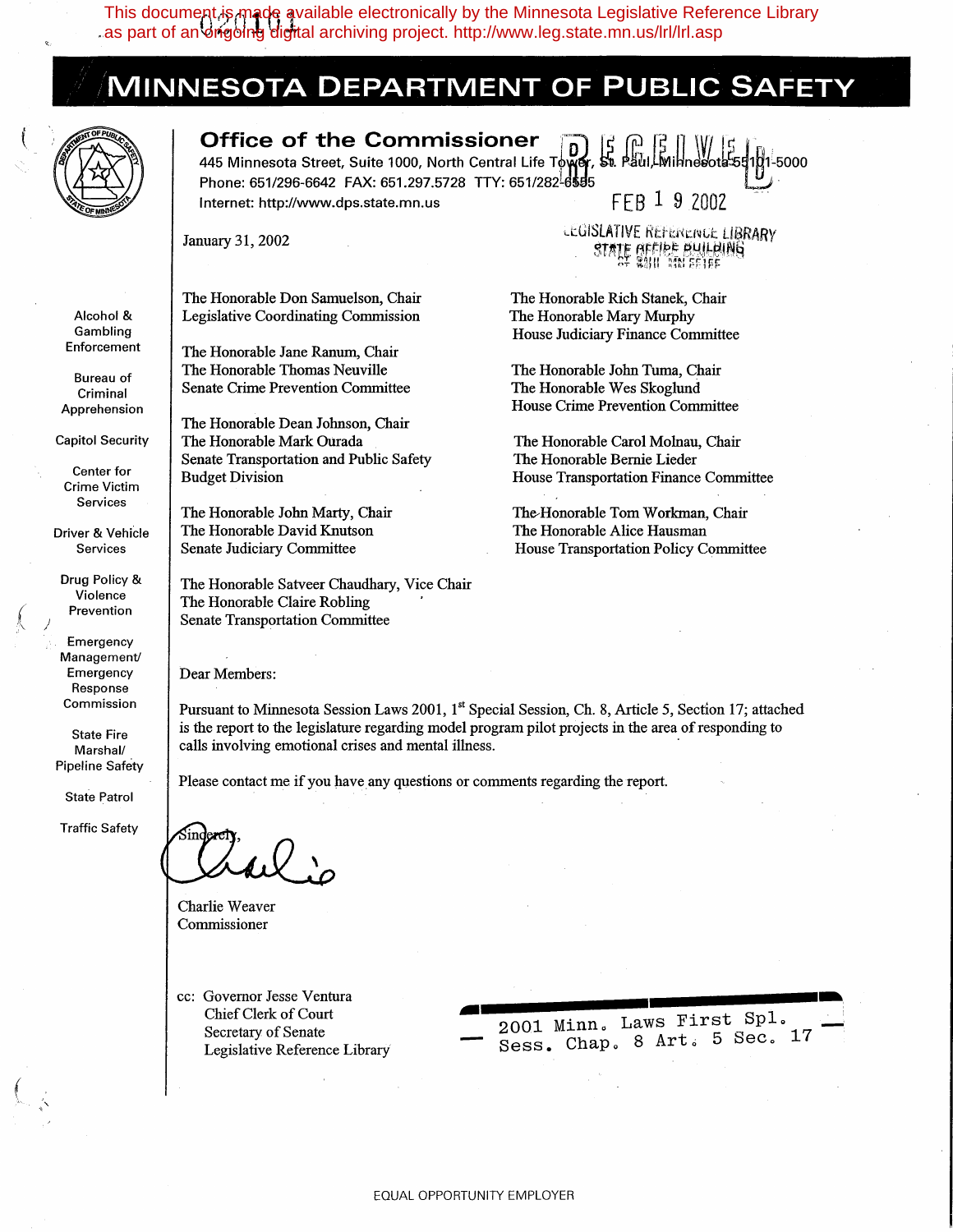## *A Report* **to** *the Legislature*  **MN** *Stat. 626.8441*  **Responding to Calls Involving Emotional Crisis and** *Mental Illness Model Program Pilot Projects January 11, 2002*

#### *Background*

(

 $\left($ 

 $\left($ 

*Under MN Session Laws 2001, 1<sup>st</sup> Special Session Chapter 8 Article 5, the* Legislature appropriated \$150,000 for the creation of model program pilot projects *in the area of responding to calls involving emotional crises and mental illness. Under MN Stat. 626.8441 Subd 2, the Community Mental Health Peace Officer Advisory Board was also created to advise the Commissioner of Public Safety on the model policing programs and related areas of concern for persons with mental illnesses, peace officers, and the public.* 

### *Initial Implementation*

*During the Summer of 2001, the creation of the board was announced and a request for proposal for grant funds was issued. Notices of vacancies for board membership and grant fund proposals were solicited in a number of ways including the following:* 

*Various State web sites postings (Public Safety, S.A.F.E. and Secretary of State's) State Register announcement Broadcast fax to all chief/ sheriff law enforcement officers Notice to all appointing agencies* 

*Commissioner Charlie Weaver, Department of Public Safety appointed the following members to serve on the advisory board with a term expiration for each member of June 30, 2003:* .

*Linda Myhre William Lewinski, Sandra Meicher, Timothy Dann Tom Peterson, James Frank Desiree Toninato* 

*Eagan Police Dept. MSU-Mankato Mental Health Assn of MN Waseca County Sheriff MH Consumer Survivor Ntwk Washington County Sheriff Coon Rapids Police Dept.* 

*Licensed Peace Officer Member Law Enforcement Educ. Member MH Assn of MN Member MN Sheriff's Assn Member MHCSN Member MN Sheriff's Assn Member Licensed Peace Officer Member*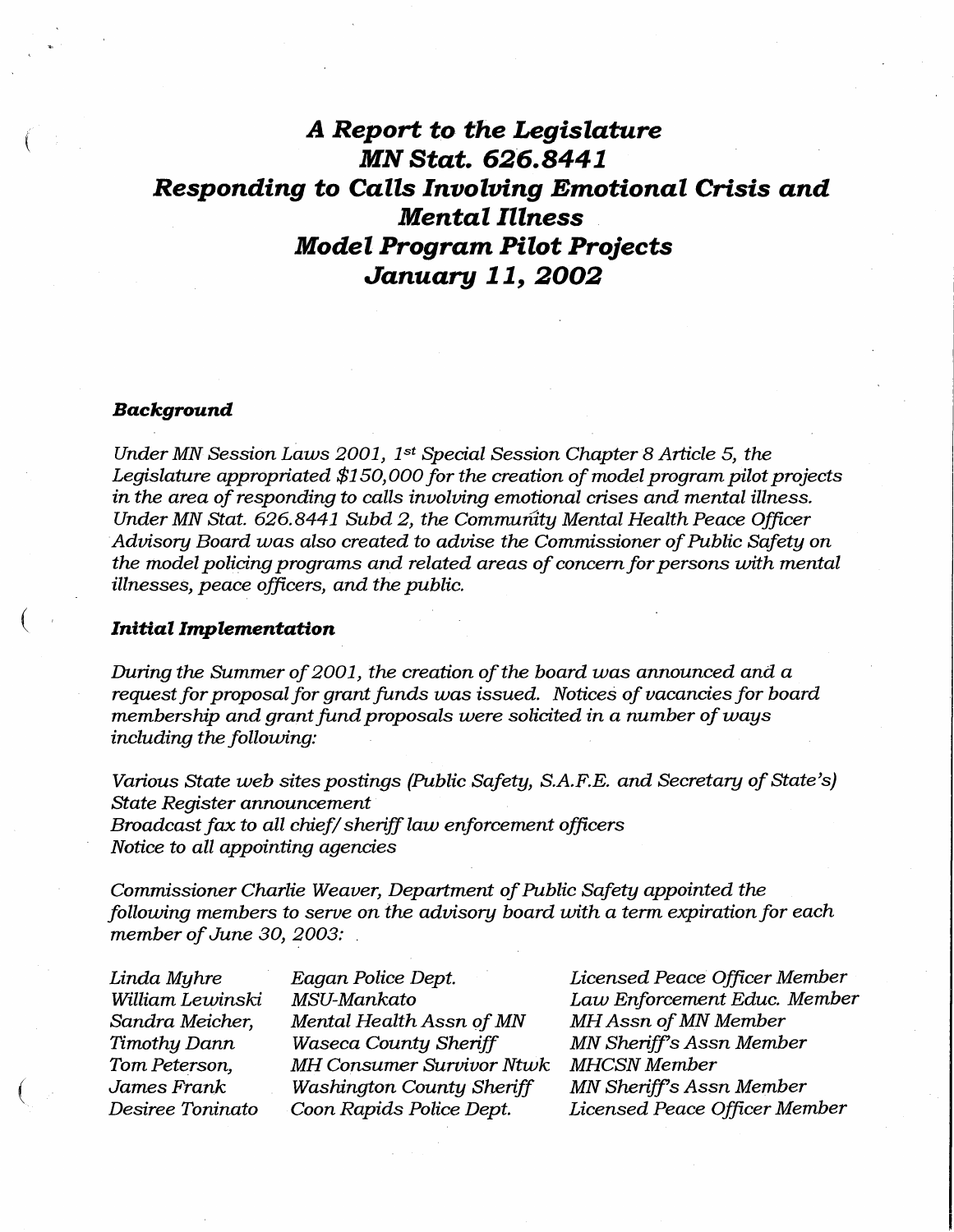*Kellie Miller Dennis Conroy* · *Paul Heyl Eric Johnson Stephen Coleman Patricia Siebert Vacancy* 

 $\left($ 

(

 $\big($ 

*SW Mental Health Consortium SWMHC Member NAM!, Metro State University NAMI Member MN Disability Law Center Mental Health Professional Member* 

*ELM Homes*<br>*Mental Health Provider Member*<br>*MN Chiefs of Police Assn Membe MN Chiefs of Police Assn Member MN Chiefs of Police Assn Member<br>NAMI Member* 

#### *Proposal Review* .

*The Board met on November 9, 2001, to review proposals received in response to the request for proposal and make funding recommendations to the Commissioner. Proposals were received from the Lakeville Police Department and Minneapolis Police Department for a total combined request of \$151,200. After reviewing each proposal and extensive discussion, the Board agreed to recommend.that the Commissioner fund neither of the proposals and instead re-issue the request for proposals with certain modifications. The request for proposal was re-issued on December 3, 2001 with an application deadline of January 25, 2002.* 

/

### *Latest Developments*

*On January 10, 2002, Governor Ventura announced that in response to the budget crisis being faced by Minnesota government that these grant funds as well as other funds, would be unappropriated.. The Board will meet again in Febrnary,*  2002 to begin discussions regarding their remaining role to advise Public Safety on *other areas of concern to person with mental illness, law enforcement and the public. Notice of the withdrawal of these grant funds will be posted in the State Register as well as various websites. Past applicants and others who have* · *contacted Public Safety regarding these funds will also be notified. Please note that as these pilot projects will not be funded, this report represents the final report to the legislature required under MN Stat. 626.8441.* 

### *Attachments*

*Attached are the following:* 

*Initial Request for Proposal Published in August, 2001 November 9, 2001 Board Minutes Board Membership Listing Re-Issued Request for Proposal, December 3, 2001* 

#### *For Further Assistance*

*Please contact Laurie Beyer-Kropuenske at (651)284-3321 or laurie.beyerkropuenske@state.mn.us with any further questions.*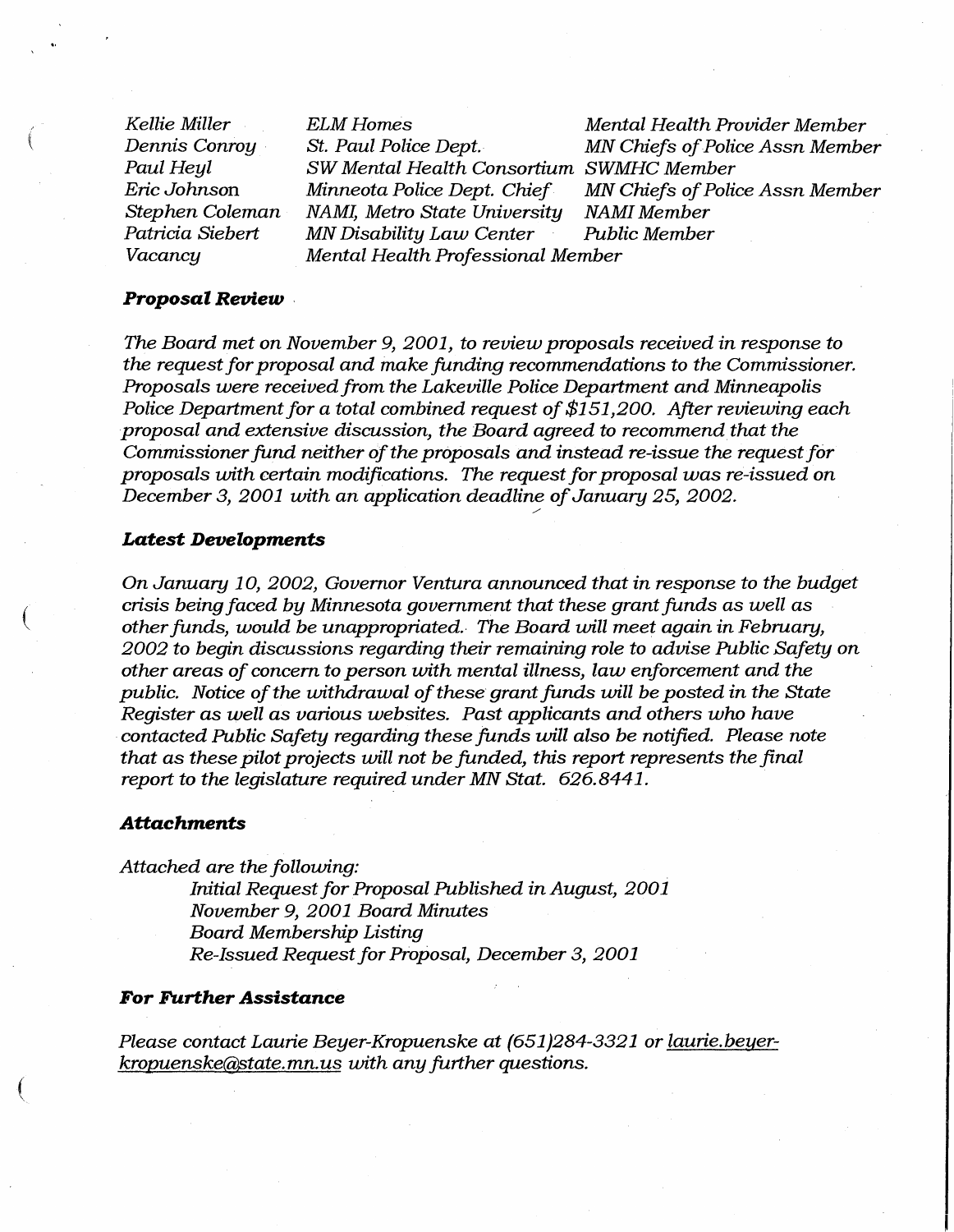### **Community Mental Health Peace Officer Advisory Board Meeting Minutes of Friday, November 9, 2001**

#### **Board Members Present**

Linda Myhre, Eagan Police Dept. William Lewinski, MSU-Mankato Sandra Meicher, Mental Health Assn of MN Timothy Dan, Sheriff, Waseca County Tom Peterson, Mental Health Consumer Survivor Network James Frank, Sheriff, Washington County

#### **Non-Board Members and Staff Present**

Dee Dodge, P.O.S.T. Board Debi Edwards, DPS

Desiree Toninato, Coon Rapids Police Dept. Kellie Miller, ELM Homes Dennis Conroy, St. Paul Police Dept. Paul Heyl, SW Mental Health Consortium Eric Johnson, Minneota Police Dept. Stephen Coleman, NAMI., Metro State Patricia Siebert, MN Disability Law Center

Laurie Beyer-Kropuenske, DPS Neil Melton, P.O.S.T. Board

### **Introductions**

 $\left(\right)$ 

 $\left($ 

Laurie Beyer-Kropuenske opened the meeting with introductions, asking all present to state their name and which group they were representing.

### **Legislative Background and Mission**

Since some Board members were involved in writing the legislation, Laurie Beyer-Kropuenske began the discussion by asking for those members to describe their vision for the Board and what they hoped to achieve.

*Officer and Citizen Safety* 

Patricia Siebert: Our office [the MN Disability Law Center] has had experience with clients who were killed, injured, or scared by the police. We want to make a better situation for both police and the mentally ill. How can the community help police diffuse these situations? Worked with Rich Stanek on this issue.

Jim Frank: Everyone agrees something went wrong when someone dies. But we need to identify what the problem is. Police are looking at liability concerns and officer safety. The number of incidents that are happening is just a small percentage of those cases where officers would have been justified in using deadly force.

Laurie Beyer-Kropuenske: Get people the help they need before law enforcement has to deal with it and they get hurt or hurt someone else.

• *Training for both police and mental health professionals* 

There was general agreement that training is a good starting point but not the total solution. Mental health training should be available at police academies and on an ongoing basis for licensed peace officers. Professor Bill Lewinski expressed disappointment that the mandate for inservice P.O.S.T. Board training was removed from the legislation, but acknowledged that the requirement may not be necessary since cops are concerned about the liability issue. Laurie Beyer-Kropuenske commented that there are already so many P.O.S.T. requirements that it's difficult to get law enforcement to go to additional training along with the overtime cost issue. A number of members countered that they have had extremely good turnouts for training on this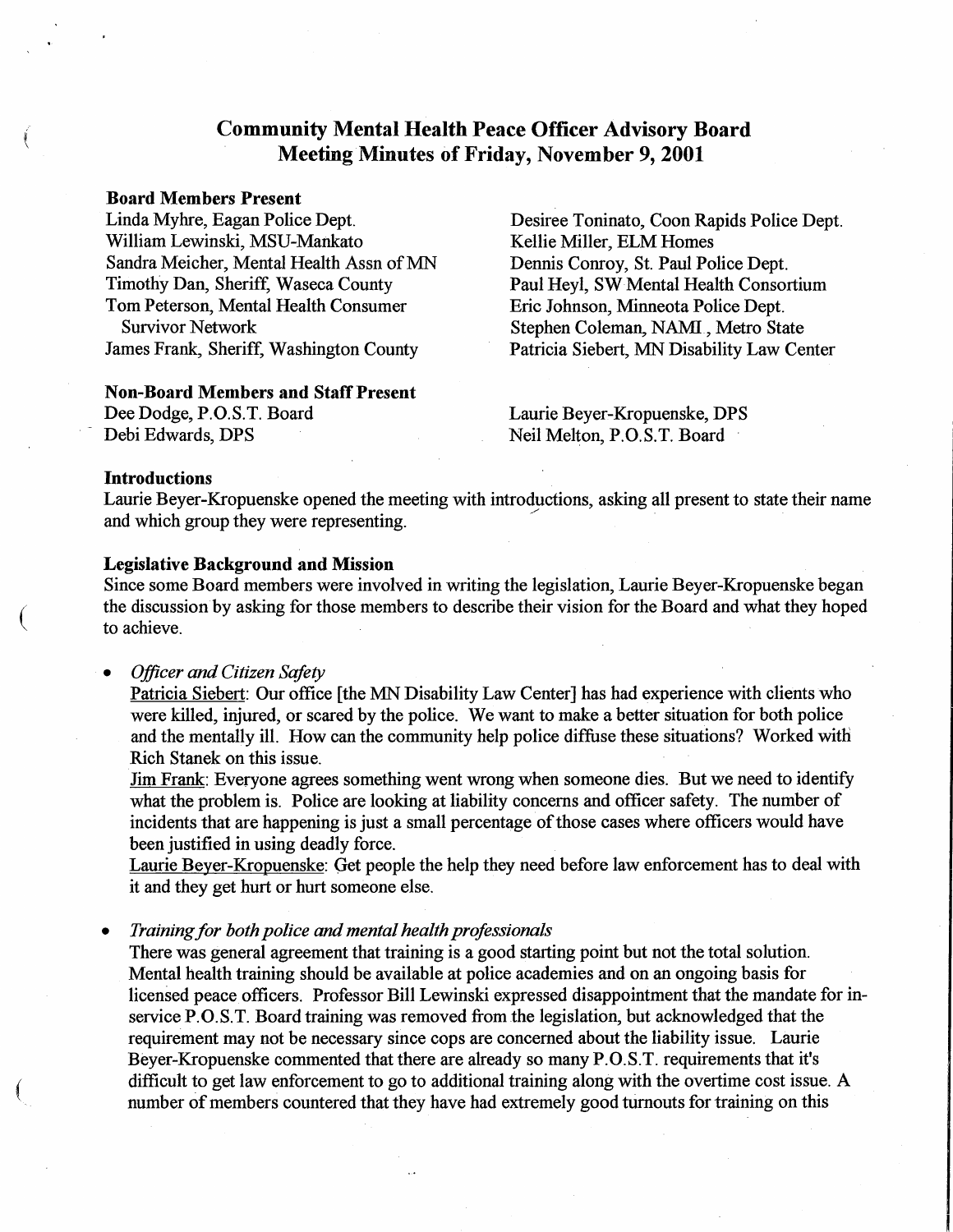topic. Neil Melton of the P.O.S.T. Board and other law enforcement board members are opposed to the training being mandated, but they are interested in making crisis intervention training available on a voluntary basis. Law enforcement feels it would be cost-effective for the P.O.S.T. Board to take the lead in developing a curriculum that could be shared statewide but adapted to local needs. Since the overtime cost for training has been a problem in the past, one suggestion was to do roll-call training in ten-minute segments.

The Board acknowledged that police are not the only ones who need training. Mental health providers also need training to understand how the police respond to situations and what types of cooperation could be helpful to law enforcement.

Kellie Miller said she could provide officer training at mental health conferences she is involved with, and Tom Peterson decided that for the September consumer conference (if funded) he will include a session on what this Board is accomplishing.

Dennis Conroy: Every police officer should have a basic understanding of mental illness. Jim Frank: Mental health professionals also need to understand what the police responses are. Sandra Meicher: There is a need to broaden education and training to increase sensitivity of peace officers and make sure they know what resources are-available in the community.

William Lewinski: Should police know what the obligations are of mental health professionals? Desiree Toninato: Training must be useful to police, not just what the disorders are but how to talk to someone having an incident. Break into smaller groups for role-playing.

William Lewinski: NY State has video clips of the disorders; how to document behavior. Linda Myhre: P.O.S.T. Board should have regional trainings and invite police and mental health professionals.

Neil Melton: Many police departments in Minnesota are very small and there is a lot of turnover, so training needs to be ongoing.

Kellie Miller: Mental health boards should interview police panels.

• *Collaboration/Improved service delivery systems* 

 $\big($ 

 $\left($ 

The Board agreed that to make a long-term impact on the problem, service delivery systems need to be improved. Building collaborative relationships between mental health professionals and police was emphasized, as well as receiving input from consumers of mental health services. Laurie Beyer-Kropuenske also encouraged the Board to think about how this group itself could collaborate more.

William Lewinski: Once collaboration is established, ongoing training can occur without a great deal of cost.

Tom Peterson: From the models in Memphis and Minneapolis, we see that we need more than just training. There needs to be changes in the way we work with people. Officers should receive special duties as a result of the training.

William Lewinski/Timothy Dann: There is also the issue of police officers having to wait 2-3 hours in ER, need to speed up the process.

Patricia Seibert: Hennepin County CIT Program realized they hadn't communicated with the crisis intervention centers.

• *Discussion of Placement and the Liability Issue:* 

Linda Myhre: Would like to have mental health resource that police could call when mental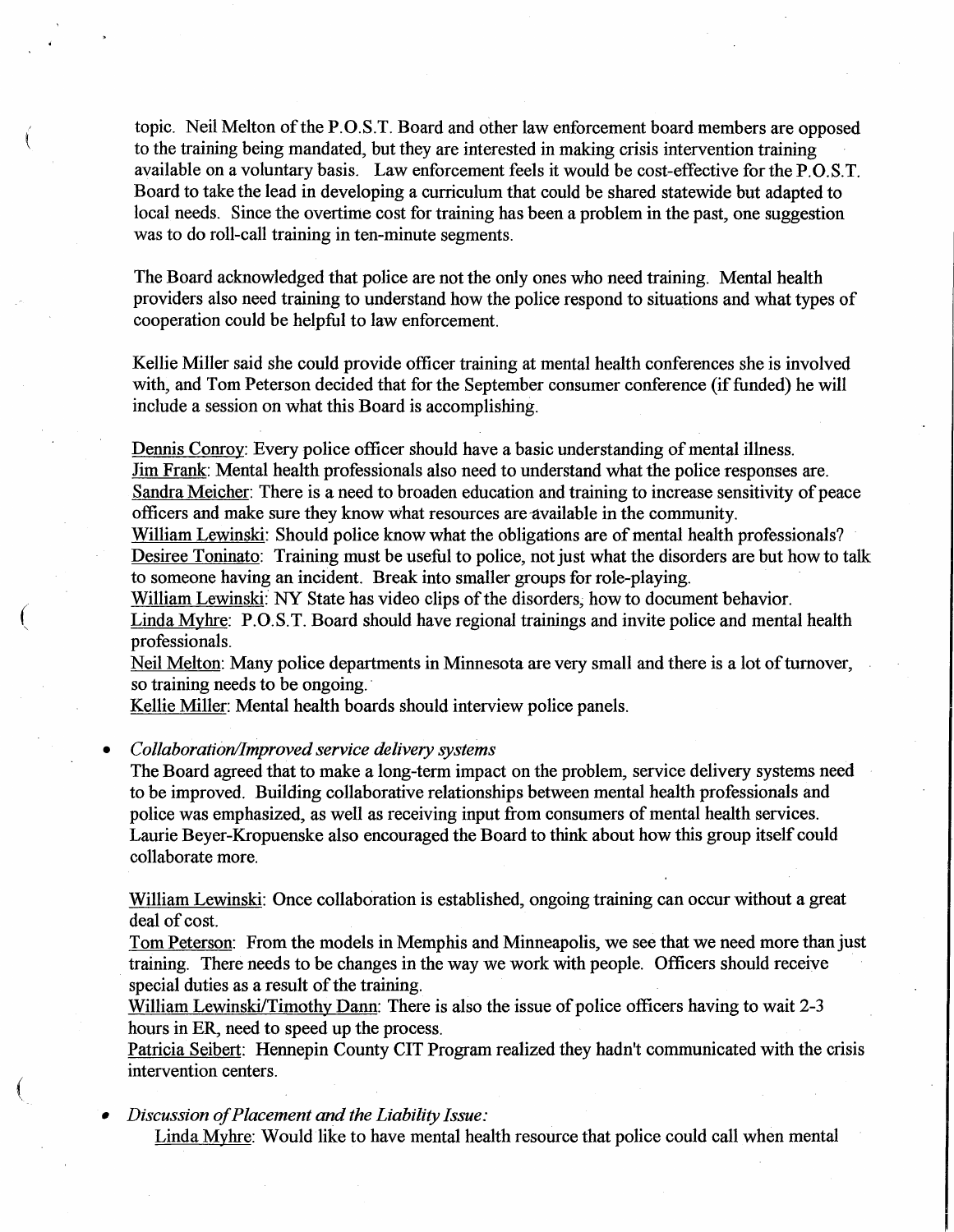health consumers are encountered - before things escalate.

Patricia Siebert: Mental health center may not be able to put a hold on the person, but that doesn't mean they can't do anything.

Timothy Dann: Who do you get hold of at 2:00 AM? Can't take them to jail when they're suicidal, we don't have the personnel for a suicide watch. What we are looking for is placement.

Patricia Siebert: Some crisis teams go to the person's home so they wouldn't have to go anywhere.

Timothy Dann: What about the liability issue? You can't always read people. Police officers and even psychologists sometimes misread a situation.

Jim Frank: Pay now or pay later with a lawsuit. We used to be able to put a 72-hour hold on people. If this person has committed no crime, it's not really our job/role, we're just the only one who answered the call.

Dennis Conroy: Again, we are talking about a service delivery system. These funds should be seed money. Situations can change quickly. A psychotic person may be fine by the time they get to the hospital, they get released, and then get killed three hours later.

• *Innovative Programs Tailored to the Local Community* •

Rural and urban areas have different needs, so the Board would like to see programs that are specifically tailored to a local community. Although acknowledging that training is beneficial, the board is seeking unique, proactive strategies.

Neil Melton: Money often goes to a university, who develops a "one size fits all" model. Jim Frank: There is some basics information but the application in your own community should be unique.

Dennis Conroy: Rather than funding isolated programs in police departments, the grants should develop something that is a resource that could be tailored to each department.

Tom Peterson: Highlighted a training that cost \$5000 for one 2-hour training session for 60 police officer, which included a consumer and a psychologist. Training was tailored to the needs of that particular community.

Paul Heyl: Would like to see a model for a rural setting. Only 18,000 people in my county but the geographical area is larger than the metro.

### **Obsiades to Overcome**

• *Reduced funding* 

 $\big($ 

Many. board members expressed disappointment that the funding was cut by the legislature from several hundred thousand dollars down to \$150,000. Laurie Beyer-Kropuenske pointed out that a match requirement was not included in the legislation, but explained that the RFP could state, "Preference will be given to grantees demonstrating a capacity to sustain."

Opinions varied as to how to address the limited funding problem:

Sandra Meicher: Not enough funds for whole state, just enough to fund a couple good models. Jim Frank: I believe this could be done without a lot of money. Develop curriculum models that can be shared.

**Timothy Dann:** This could be done through the POST Board at lower cost. **Dentiis Conroy: Resend the RFP to encourage more, smaller grants.** 

*Barriers of understanding between police and mental health professionals*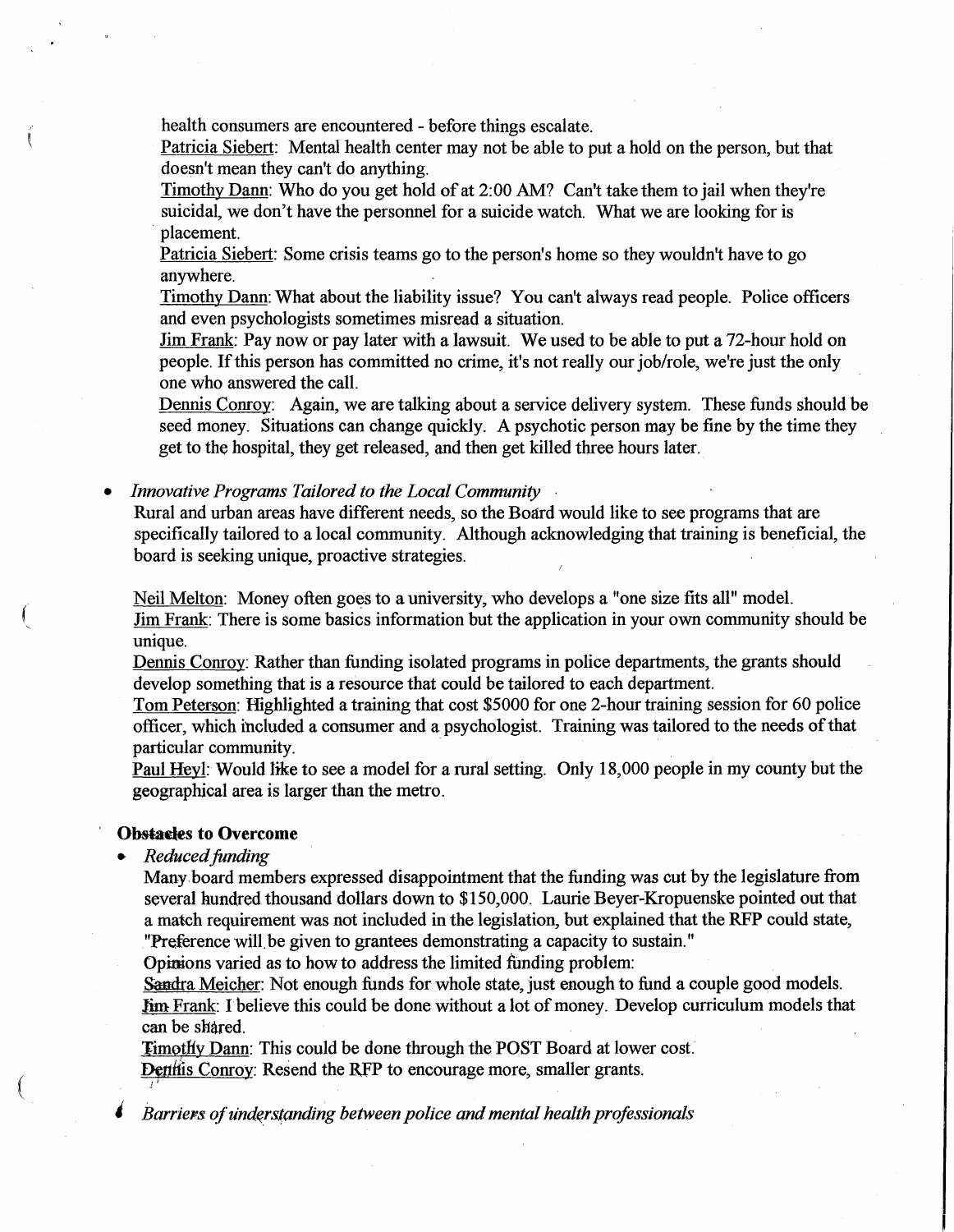The Board admitted that there are a number of barriers to collaborations between police and mental health providers. Each group feels the other group is different and doesn't understand their viewpoint and concerns.

Sandra Meicher: Hadn't realized everything a police officer goes through after a shooting. Realized that there is common interest in getting more information and working together. Jim Frank: The term "Consumers of mental health services" can be confusing to those outside of the mental health field who are more accustomed to client or patient being used.

Sandra Meicher: What we don't understand we fear. One in five have mental illness during the year. Better treatments, better drugs available now.

Jim Frank: Most people with mental health problems are alone. The police are the only ones they can call. Those conversations that have not been had don't cost a lot of money [ referring to communication between law enforcement and mental health providers].

### **Re-issuing the Request for Proposal**

The Board decided to advise the commissioner to re-issue the RFP. The original RFP was out 45 days, from August to mid-October. Sheriff Dann thought it was not enough time to respond. Laurie Beyer-Kropuenske said some grantees like to see all RFP's come at once, but it seems that law enforcement did not. (Many more applied for racial profiling grant.) In response to questions, Laurie explained that the RFP was posted on two State-web sites, in the State Register, and sent to every sheriffs office and police department. The Board felt that this was not sufficient and suggested a number of other ways to get the word out and agreed to assist in publicizing the RFP.

- Send the RFP to mental health providers
- Put a notice in police and mental health newsletters
- Announce at Chiefs and Sheriffs conferences and the Police Association meeting

Board members wanted to have input on the wording of the RFP to include:

- Requiring community collaboration
- Specifying that equipment needs to support a collaborative effort (example: mental health 24hour cell phone)

Sandra Meicher asked if some money could be held back and used to give out information about results. Laurie Beyer-Kropuenske said it may be possible and that she would check.

Summary: Laurie Beyer-Kropuenske will email a new draft of the RFP to the Board. Once the revised RFP is approved, Board members will pass it on to newsletters and mental health providers.

#### **Conclusion**

Ii  $\checkmark$ 

 $\left(\right)$ 

 $\big($ 

The Board would like to be influential in future legislation and will meet quarterly. The next meeting will be held on Tuesday, February  $5<sup>th</sup>$  at the Como Park Pavilion-Black Bear from 1:00 p.m. - 4:00 p.m.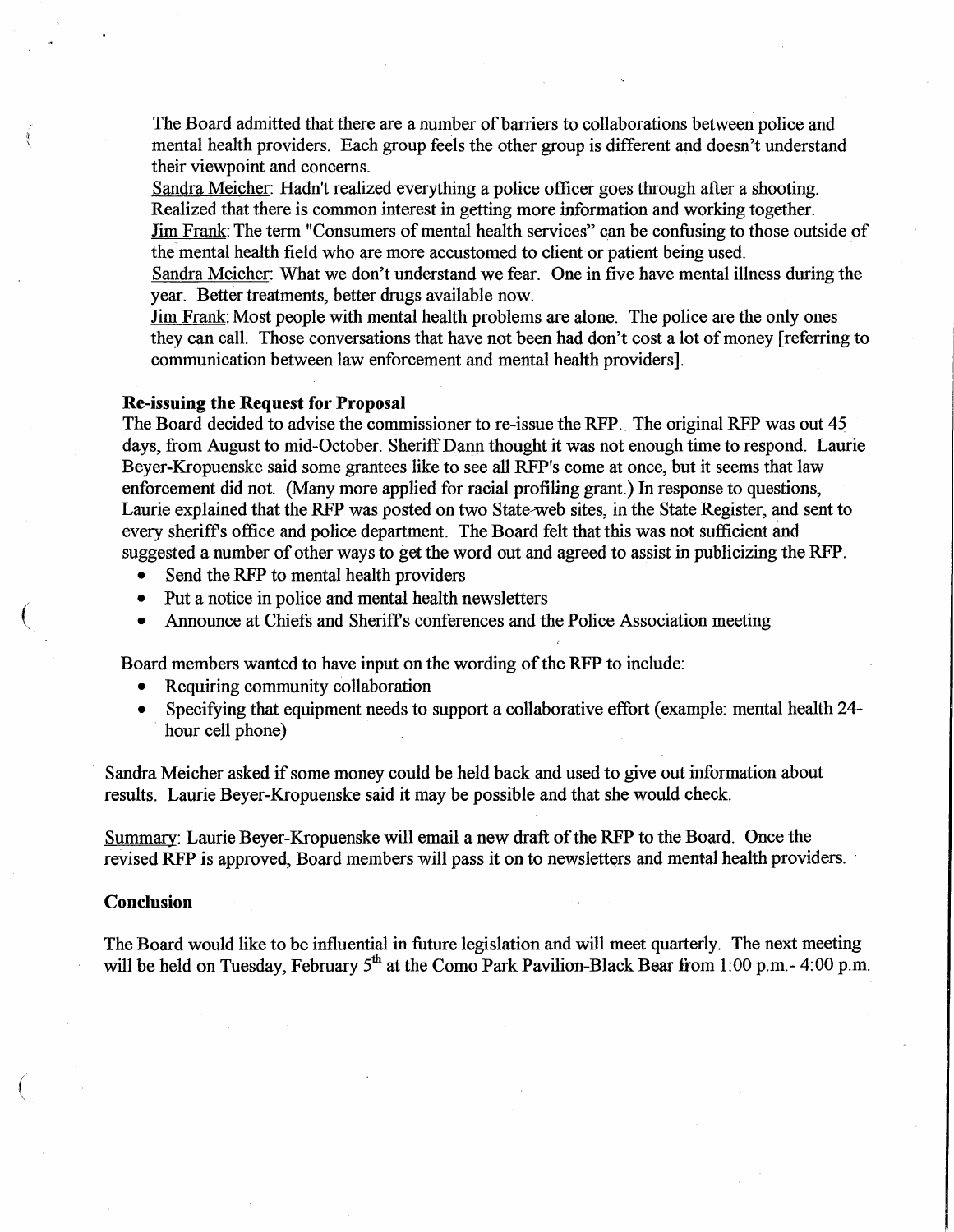# **MN Department of Public Safety Community Mental Health Peace Officer Advisory Board**

Officer Linda Myhre · 3830 Pilot Knob Road Eagan, MN 55123 Lise. peace officer

Prof. William Lewinski MN State University-Mankato Dept. of PoliSci 109 Morris Hall Mankato, MN 56001 Law enforcement educator

Sandra Meicher Mental Health Assn of MN 2021 E Hennepin Avenue Suite 412 Minneapolis, MN 55413-2726 MN Mental Health Assn member

Sheriff Timothy Dann Waseca Co. Sheriff's Office 122 3rd Avenue NW Waseca, MN 56093 MN Sheriff's Assn member

 $\left(\right)$ 

Thomas Peterson Mental Health Consumer Survivor Network 1821 University Avenue West Suite 134 St. Paul, MN 55104 MHCSN representative

Sheriff James Frank Washington Co. Sheriff's Office 15015 62nd St N Stillwater, MN 55082-3801 MN Sheriff's Assn member

Laurie Beyer-Kropuenske SAFE Project Coordinator, Bd Staff MN Dept. of Public Safety-ODPVP 444 Cedar St. Suite 100-d St. Paul MN 55101-5100 (651 )284-3321, fax (651 )284-3317

Officer Desiree Toninato 11155 Robinson Drive NW Coon Rapids, MN 55433 Lise. peace officer

Kellie Miller PO Box489 14595 State Hwy 14 Waseca, MN 56093 Community mental health provider

Sgt. Dennis Conroy 570 North Asbury Street St. Paul, MN 55104 MN Chiefs of Police Assn member

Paul Heyl 550 Oak Street Bird Island, MN 55310 Co. social services agency representative

Chief Eric Johnson 129 East 1st Street Minneota, MN 56264 MN Chiefs of Police Assn member

Stephen Coleman 2410 Cromwell Drive Minneapolis, MN 55410 NAMI representative

Patricia Siebert Mid-MN Legal Assistance MN Disability Law Center 430 1st Avenue N, Suite 300 Minneapolis, MN 55407 Public member

BOARD VACANCY 1 Mental health professional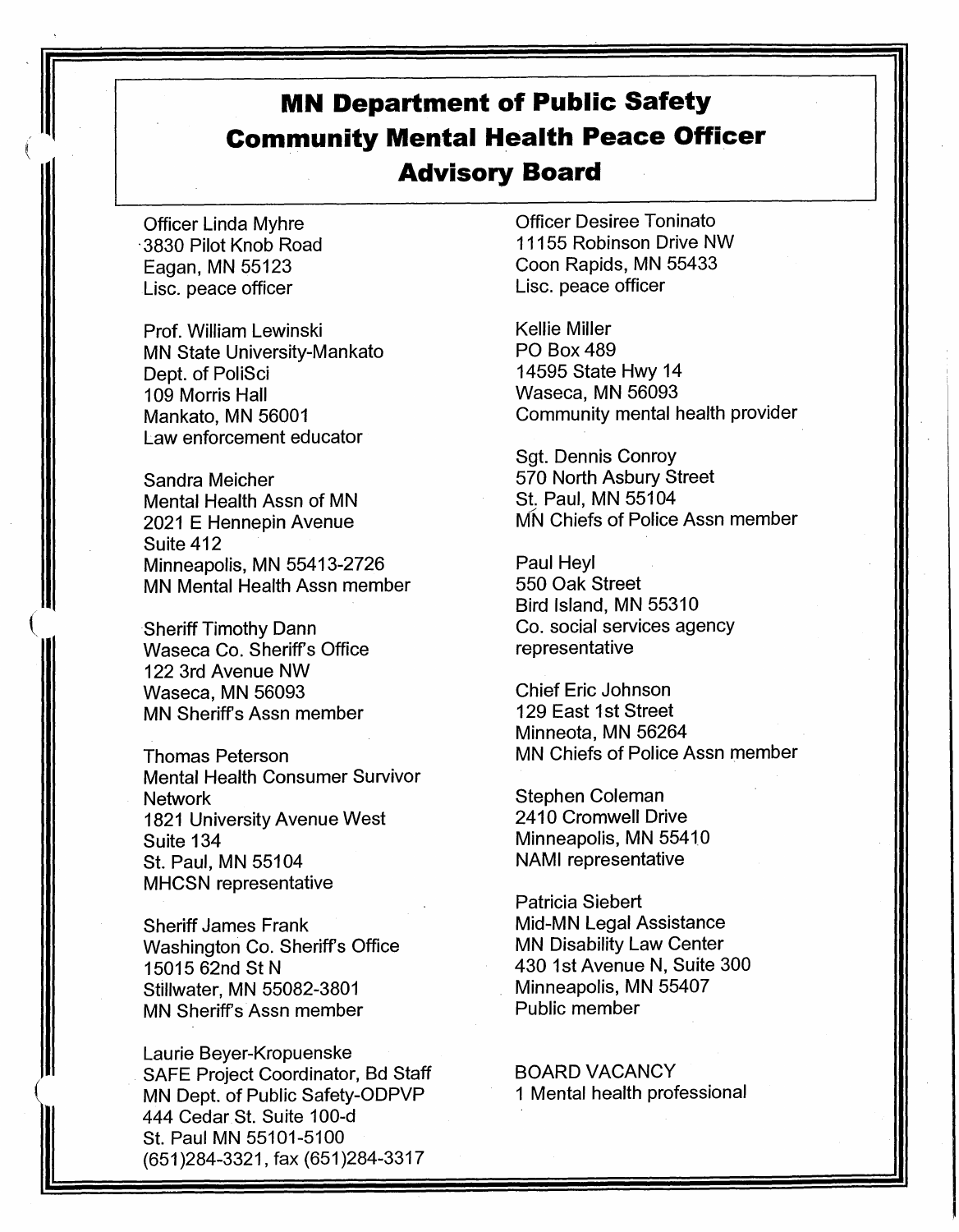## *FUNDING FOR LAW ENFORCEMENT PROGRAMS*

## Application Materials For:

**Auto Theft Prevention Projects** 

 $\overline{\phantom{a}}$ 

 $\left(\right)$ 

 $\left(\right)$ 

Model Policing Projects in Response to Calls Involving Emotional Crises and Mental Illness.

Racial Profiling Study/Video Cameras

# APPLICATION DEADLINE: October 1, 2001

## Minnesota Department of Public Safety Office of Drug Policy & Violence Prevention

### August 15, 2001

The State reserves the right to cancel this solicitation if it is considered to be in its best interest. The State reserves the right to negotiate modifications to the application. The.State reserves the right to reject any and all applications received as result of this request for applications. The State does not intend to award a grant contract solely on the basis of any response made to this application or pay for information solicited or obtained.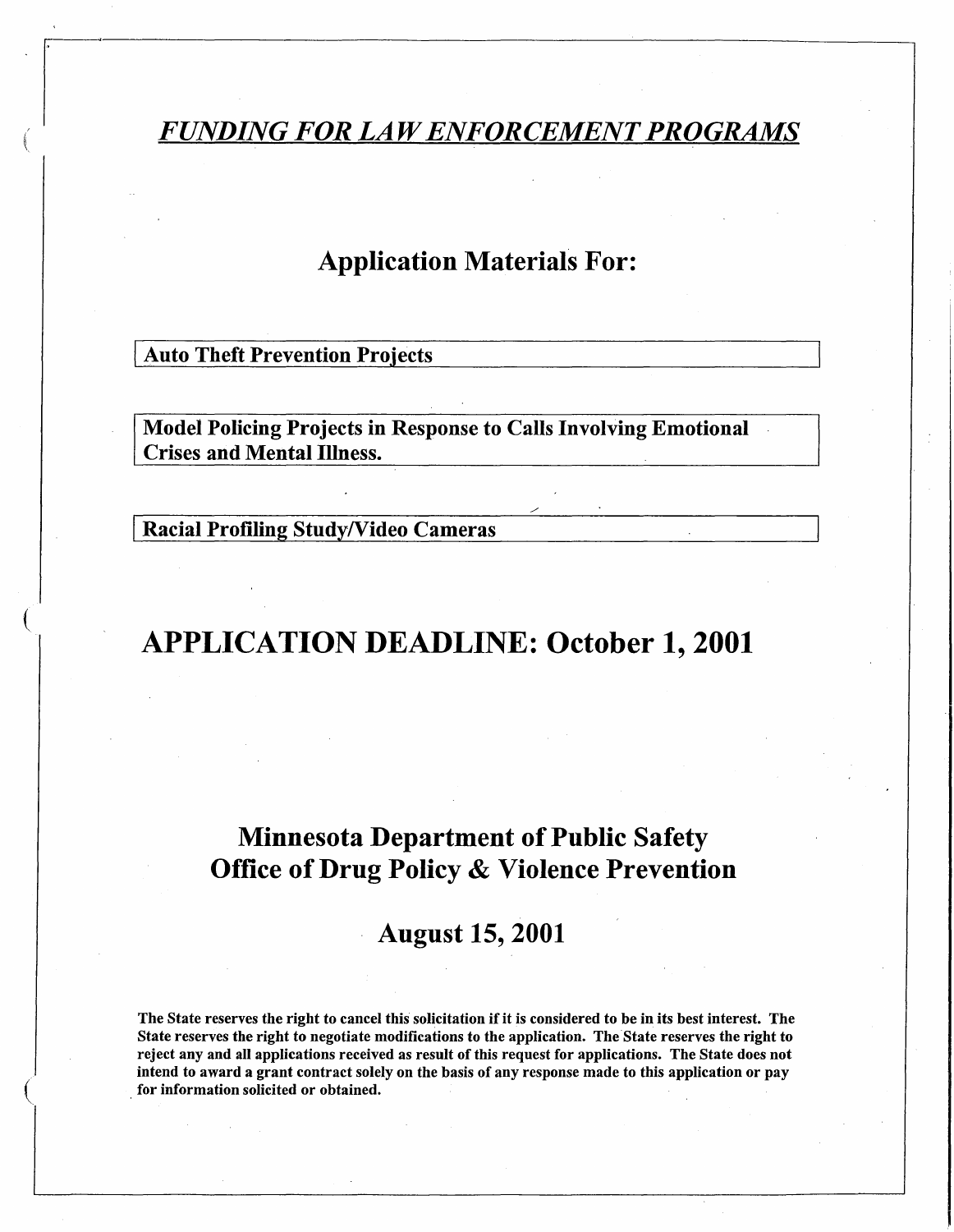### **MODEL POLICING PROJECTS**

Purpose: **This funding is for the development and promotion of model community policing pilot projects relating to the response to calls involving individuals with mental illness. Models must be responsive to the unique needs of the law enforcement and mental health systems within the State of Minnesota.** 

Source of Funds and Legislative Authority: **M.S. 626.8441** 

Eligible Applicants: **Law enforcement agencies in the metropolitan or rural areas. Grants may be awarded to new or existing projects.** 

### **Program Requirements:**

**Per statutory requirements, to receive funding a project MUST focus on:** 

- **Responding in a knowledgeable and sensitive way to persons exhibiting symptoms of emotional or mental crisis, symptoms of mental illness, or drugrelated reactions.**
- **Significantly reducing the risk of harm to the individuals who are the subjects of such calls, to the officers responding to such calls, and to the general public.**
- **Identifying and implementing a continuum of intervention strategies that will**  prevent escalation, produce de-escalation, and minimize the use of force.
- **Creating partnerships with community resources that result in positive resolution, reduction, and prevention of potentially harmful incidents.** ·

Application Process:

(

- $\checkmark$  Completion of a Project Information Sheet (Form 1)
- $\checkmark$  Completion of a Project Budget (Form 2)(Submit a 12 month budget)
- $\checkmark$  Completion of a Project Overview Narrative (3 5 pages) which will provide the following information.
	- 1. A description of the model community policing project you intend to implement including such information as program design, project scope, staffing, training of officers and the role of community partners.
	- 2. An explanation of why and how you have selected the model described above. If relevant, cite internal data and needs assessment; local and national research or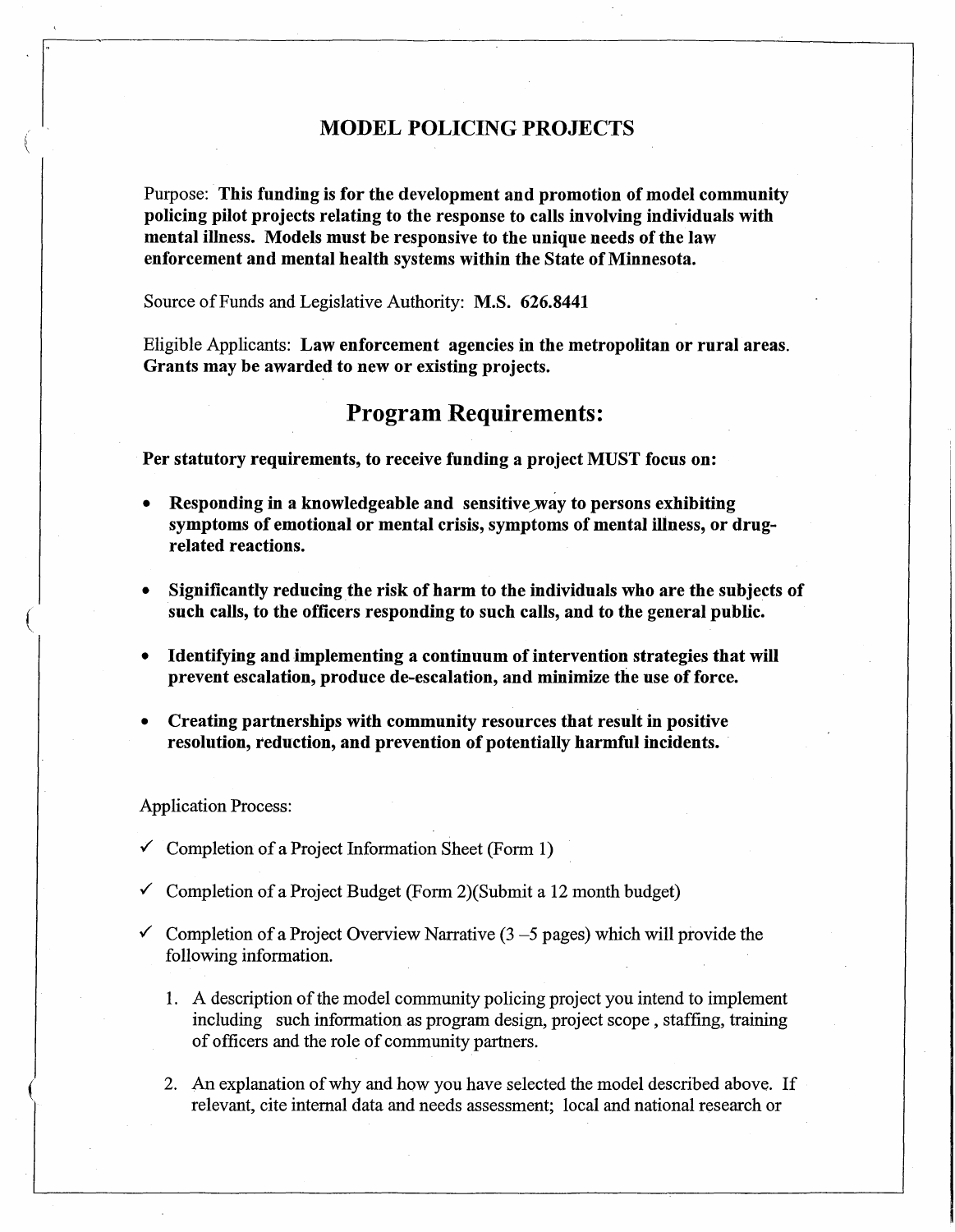best practice information; and input from the target population or mental health practitioners or advocacy organizations.

- 3. A discussion of how your proposed model will respond to the required focus indicated above.
- 4. A definition of the desired outcomes and the plan you will employ to measure the impact of the modeL
- 5. A strategy that might be employed to promote your model throughout the State of Minnesota.

Total Available Funding: **\$150,000** 

 $\left($ 

 $\left($ '

(

Funding Period: January **1, 2002 to December 31, 2002** 

Application Review Process: **Specialized review process in consultation with the Community Mental Health Peach Officer Advisory Board.**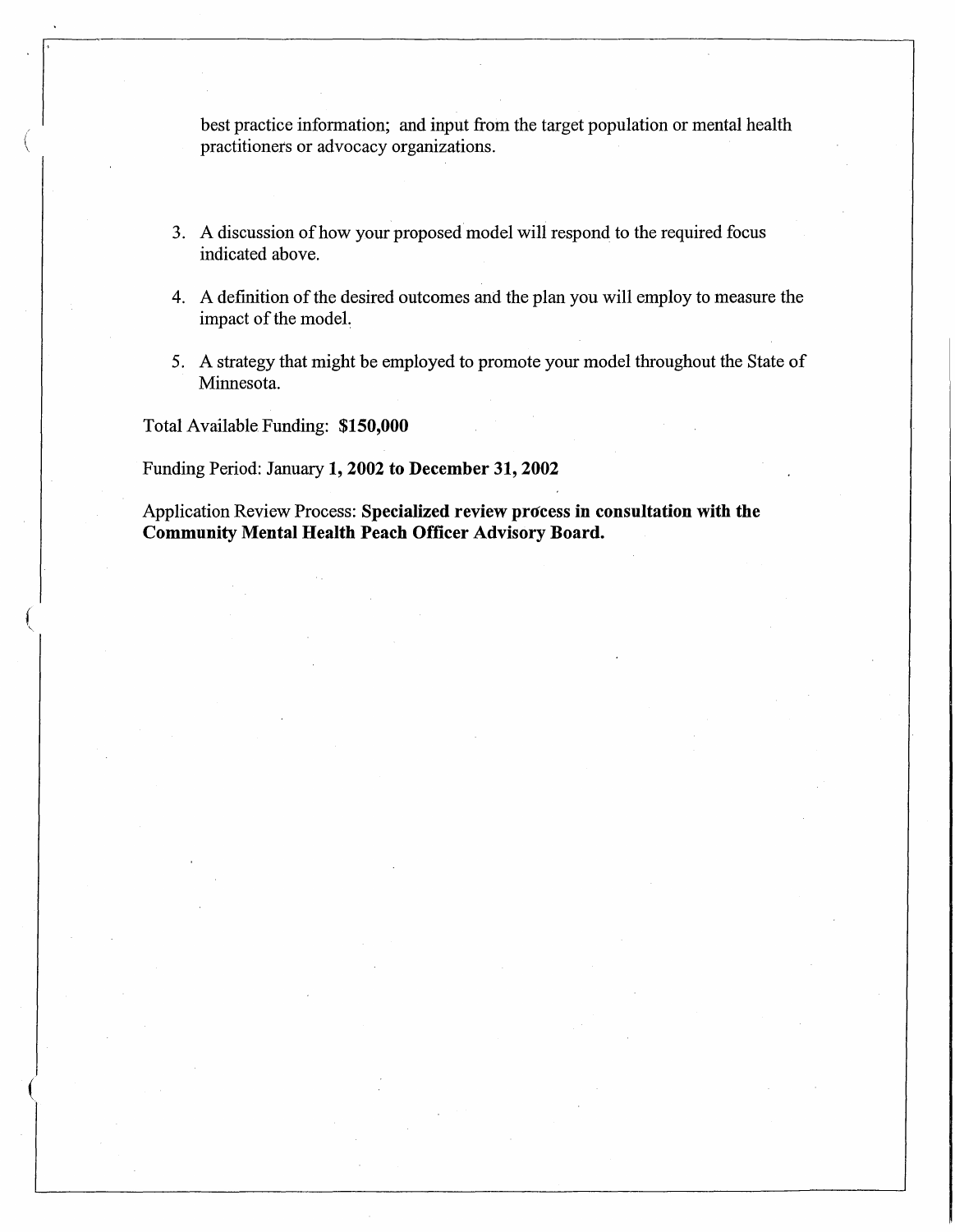

 $\left($ 

## **Department of Public Safety** - **Request for Proposal**

### **MODEL POLICING PROJECTS**

nding<br>amin's == viction of == 5000 ===

**Purpose:** This funding is for the development and promotion of model community policing pilot projects relating to the response to calls involving individuals with mental illness. Models must be responsive to the unique needs of the law enforcement and mental health systems within the State of Minnesota and local communities.

### **Source of Funds and Legislative Authority:** M.S. 626.8441-

**Eligible Applicants:** Law enforcement agencies, local units of governments, non-profit organizations in the metropolitan or rural areas. Grants may be awarded to new or existing projects. Joint or collaborative projects between law enforcement and mental health agencies are encouraged.

### ( **Program Requirements:**

Per statutory requirements, to receive funding a project MUST focus on:

- Responding in a knowledgeable and sensitive way to persons exhibiting symptoms of emotional or mental crisis, symptoms of mental illness, or drug-related reactions.
- Significantly reducing the risk of harm to the individuals who are the subjects of such calls, to the officers responding to such calls, and to the general public.
- Identifying and implementing a continuum of intervention strategies that will prevent escalation, produce de-escalation, and minimize the use of force.
- Creating partnerships with community resources that result in positive resolution, reduction, and prevention of potentially harmful incidents. Proposals most likely to be successful will contain collaboration between law enforcement agencies, mental health consumers or agencies providing mental health services.

**Resources:** Links to several resources and relevant articles on law enforcement's response to mental illness calls are available at www.safe.state.mn.us/funding/.

### **Application Process:**

 $\left($ 

• Completion of a Project Information Sheet (Form 1)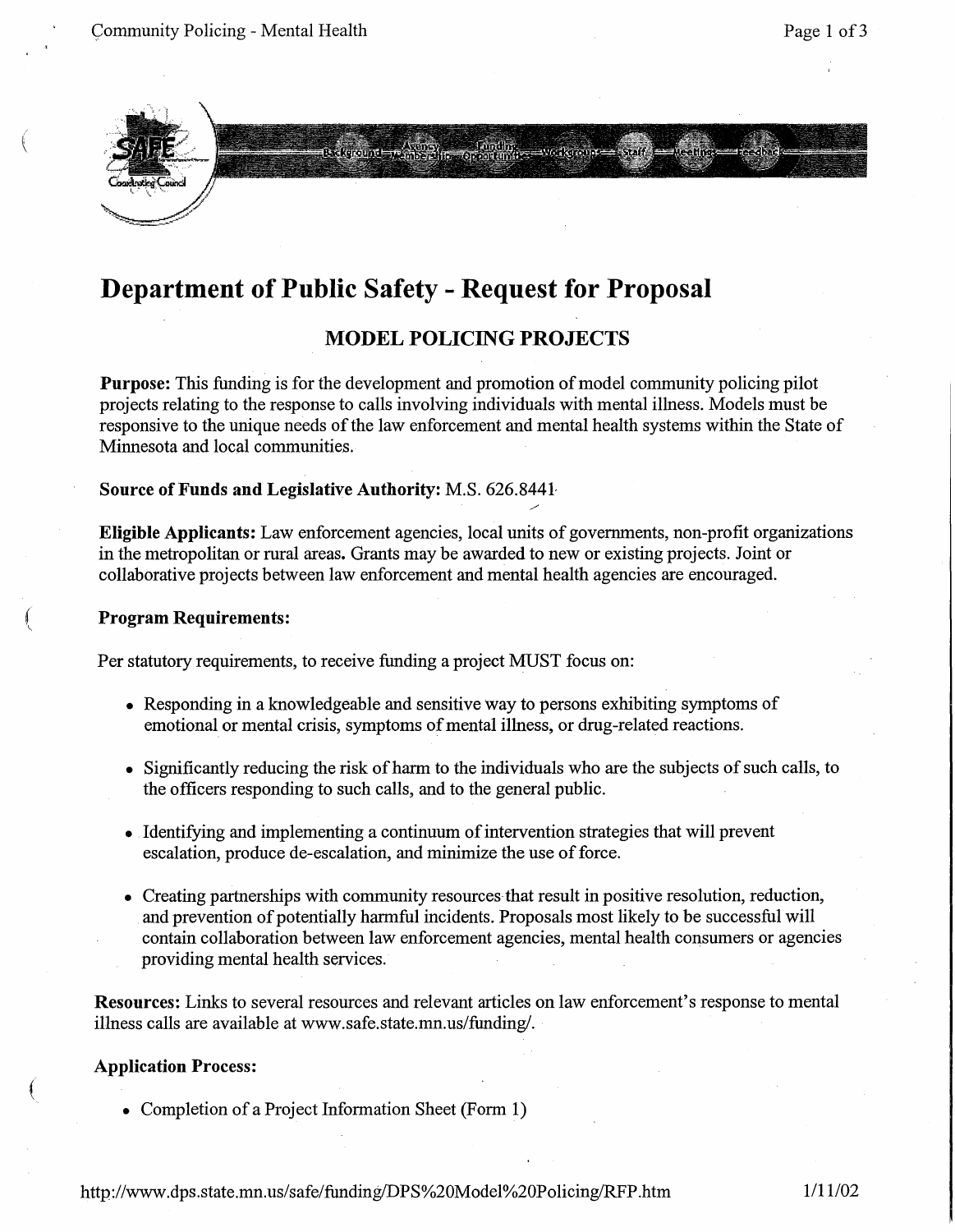$\mu$  Page 2 of 3

 $\Big($ 

(

 $\overline{(\ }$ 

• Completion of a Project Budget (Form 2) (Submit a 18 month budget)

Budgets should not include costs for less than lethal equipment.

- Completion of a Project Overview Narrative  $(3 5)$  pages), which will provide the following information.
	- 1. A description of the model community policing project you intend to implement including such information as program design, project scope, staffing, training of officers/mental health providers and the role of community partners.
	- 2. An explanation of why and how you have selected the model described above. If relevant, cite internal data and needs assessment; local and national research or best practice information and input from the target population, mental health practitioners or advocacy organizations.
	- 3. A discussion of how your proposed model will respond to the required focus indicated above.
	- 4. A definition of the desired outcomes and the plan you will employ to measure the impact of the model.
	- 5. A strategy that might be employed to promote your model throughout the State of Minnesota.

**Total Available Funding:** \$150,000

**Estimated Size of Award:** Up to four (4) awards of \$25,000-\$50,000 will be made. It is anticipated that at least one metropolitan and one Greater Minnesota award will be made.

**Funding Period:** March 1, 2002 to December 31, 2002

**Deadline:** Each applicant must submit one (1) original and four (4) copies of their completed application. Completed applications must be received by 3:00 p.m. on Friday, January 25, 2002. No late proposals will be accepted.

**Application Review Process:** Specialized review process in consultation with the Community Mental Health Peach Officer Advisory Board.

### **Forms**

**Click preferred format to open.** 

| <b>Form Title</b>         | <b>Microsoft Word</b> | <b>Adobe PDF</b> |
|---------------------------|-----------------------|------------------|
| Project Information Sheet | W≌                    | 洲处址              |
| Project Budget            | 喱                     | Adapt PDF        |